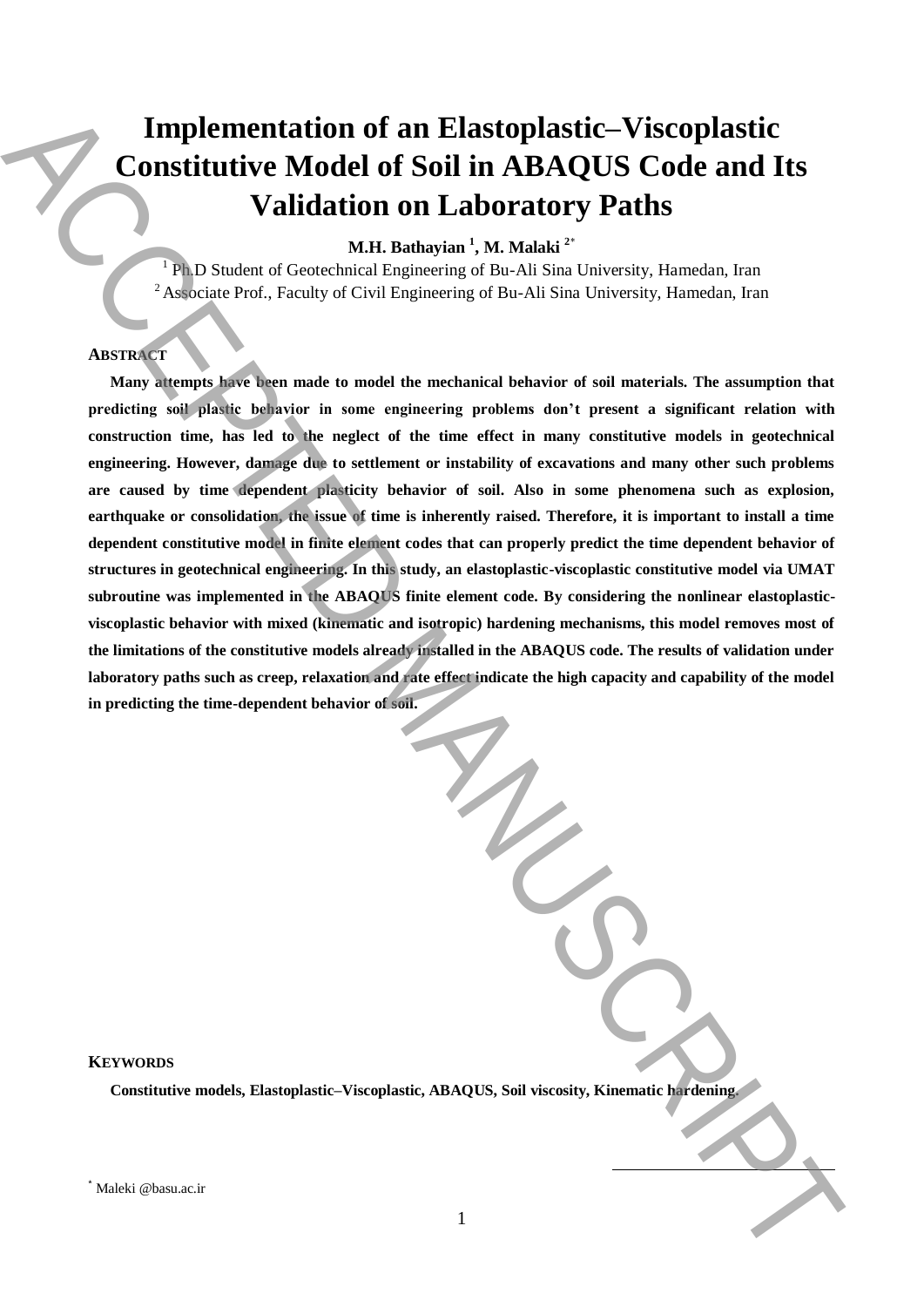#### **1. Introduction**

In a large number of geotechnical problems, the strain rate effect on the behavior of soil materials is significant. Several researches have been done so far to investigate the strain rate effect on the mechanical properties of soil materials [1,2]. One of the most important issues is the increase in strength and stiffness modulus due to the increase in strain rate [3]. Moreover, as the initial strain rate increases, the creep or the stress relaxation leads to more crushed soil particles [4]. Studies show that volumetric strains during the creep are both dilatancy and contractancy while the axial strain is always in the same direction with the applied stress [5]. This topic can be considered to define the direction of viscoplastic strains in constitutive models.

Along with doing experimental studies on the timedependent behavior of soils, some new constitutive models have been developed and presented in order to describe these aspects of soils behavior. One of the recommended methods in modeling time-dependent behavior of materials is the Perynza theory of overstress [6]. Many elasto-viscoplastic constitutive models have been developed to model the time-dependent behavior of material based on this theory [7-10].

In the constitutive models based on Perzyna overstress, it is possible to exceed the stress point in the stress space by the yield surface, which contradicts the principles of thermodynamics. On the other hand, the principle of compatibility is not satisfied [11, 12]. In addition, the instantaneous behavior in soils is predominantly elastoplastic rather than elastic. Thus, the development in time-dependent modeling of soil has been inevitable. The elastoplastic-viscoplastic model based on boundary surface theory developed by Dafalias and Kaliakin [11] is an important progress in comparison with elasto-viscoplastic models. In the other model, a viscoplastic mechanism based on a new concept called viscous kinematic hardening has been added to the CJS elastoplastic model. Base model CJS was presented firstly by Cambou and Jafari [12]for granular soils. This model was then developed to better describe the behavior of soils [13,14]. Elastoplasticviscoplastic version of this model [15] has some advantages, including considering the instantaneous elastoplastic behavior, plastic rupture, and modeling the second stage of creep. In addition, this model is able to explain the behavior of the time function during the cyclic loading path due to its kinematic hardening mechanism.

For this purpose, in the present study, the elastoplastic-viscoplastic model of CJS was implemented in the ABAQUS code via VUMAT subroutine and validated under laboratory paths.

#### **2. Methodology**

The basic CJS model is an elastoplastic model and besides of nonlinear elastic mechanism include two plastic mechanisms; isotropic and deviatoric. The yield surface in the first mechanism is perpendicular to hydrostatic axis in the stress space and an isotropic hardening rule pilots its evolution. For second mechanism the yield surface has asymmetric in the deviatoric plane and piloted by a mixed (isotropic and kinematic) hardening rule. For added viscoplastic part, similar to elastoplastic part there are two mechanisms; deviatoric and isotropic. Intensity of viscoplastic strain rate depends on distance between plastic yield surface and viscous surface (delayed surface). The evolution of viscous surface is done based on concept of viscous kinematic hardening. Movement of viscous surface is always toward plastic yield surface and when these two surface reach each other, viscoplastic evolution will be stopped. Secondary stage of creep is modelled by defining a limiting surface called secondary creep surface. Because interesting options of the model in describing time-depending behavior of soils, it was implemented in the ABAQUS code via VUMAT subroutine in present work. After implementation, for elaborating viscoplastic mechanism response, a modification was applied on direction of viscoplastic strain rate. L. Interaction of every interaction and the ABACCES and the ABACCES and the ABACCES and the stationary and the stationary of the ABACCES and the accepted constant applies the stationary of the stationary of the stationary

# **3. Results and Discussion**

In order to validate the model, results from the experiments on the clay soil sampled from the depth of 5 to 8 m of a clay core of an earth dam were used [16].

According to the results of undrained axisymmetric triaxial tests with measuring pore water pressure under monotonic loading paths, and considering confining pressure of 400kPa, the effective internal friction angle and the effective cohesion are  $\varphi = 27^\circ$  and  $c=0$ respectively. Then various time-dependent tests such as creep and stress relaxation were performed under monotonic and periodic loading conditions [16].

In order to determine the parameters of the model, results of axisymmetric triaxial tests with the strain rate of 1% were used. Based on the obtained values of parameters and without change in them, different tests including creep, stress relaxation in monotonic and nonmonotonic paths were simulated and compared with results of experimentation. An example of model validation is presented in Fig. 1. This is related to the